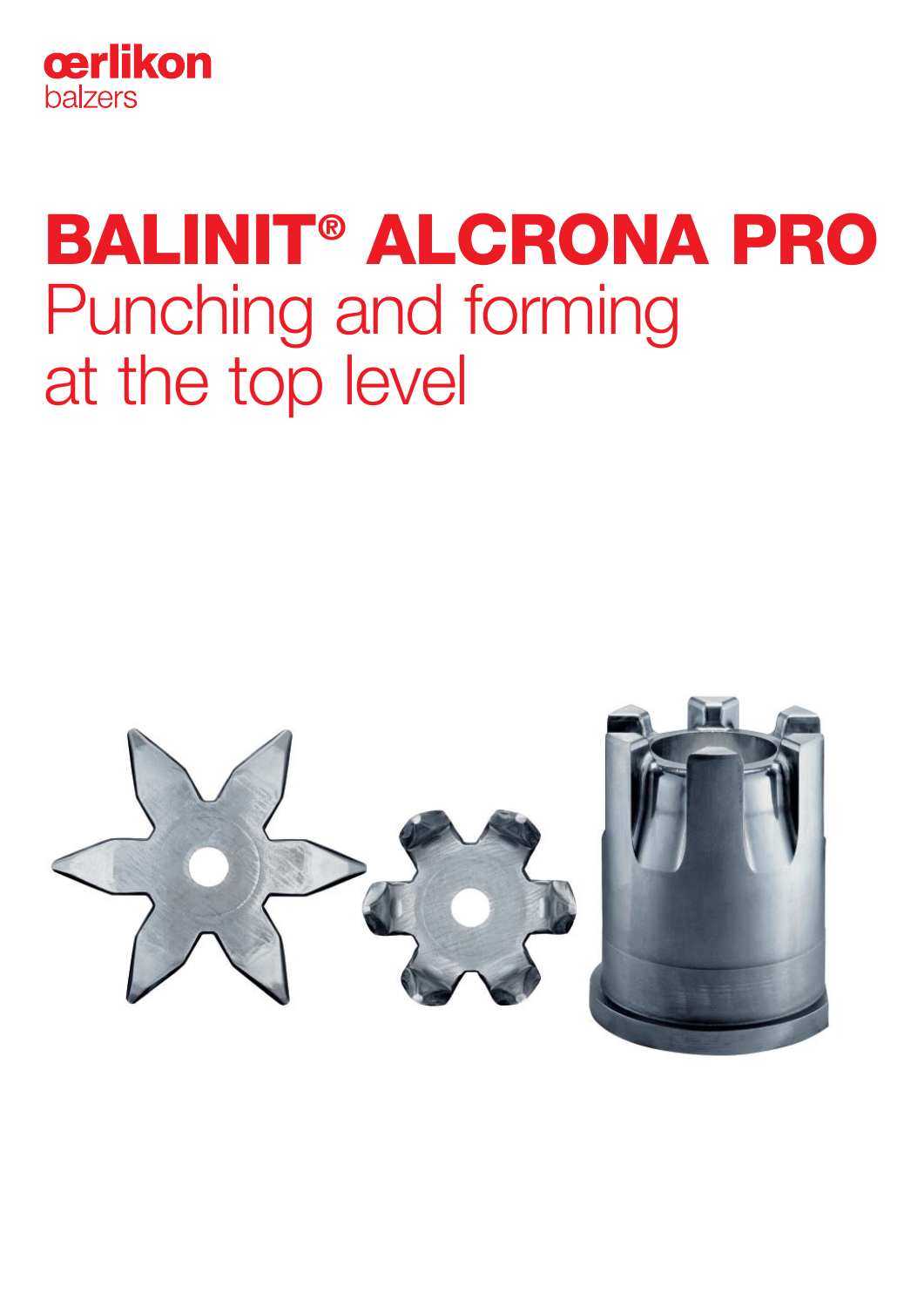## BALINIT® ALCRONA PRO establishes new benchmarks in manufacturing

Excellent wear resistance, thermal shock stability, and hot hardness are the properties that Oerlikon Balzers modified in depth to enhance the proven BALINIT® ALCRONA coating. Optimised process parameters and adjustments of the coating structure have substantially upgraded the performance profile of the new coating. BALINIT® ALCRONA PRO is the new top-tier allrounder in punching and forming.

#### Better coating properties for moulds, punches & Co.

In many applications, extreme mechanical and thermal stresses impose considerable problems on tools. Now, service lives can be significantly extended at higher loads with the new AlCrN coating BALINIT® ALCRONA PRO.

#### Your gain: greater productivity

Boost your productivity and reduce unit costs with

- longer service lives and overall tool life spans
- less machine downtime for tool changes and setup work
- less rejects and lower pre-operating expenses

#### **Applications**

BALINIT® ALCRONA PRO is ideally

- suited for operations such as
- Piercing and blanking
- Fine blanking
- Extrusion
- Sheet metal forming
- Forging

Tools such as piercing and blanking punches can be reground and recoated without any loss in performance. This significantly prolongs their overall life span, thus perceptibly reducing tool costs.

The ever greater demands imposed on the quality of tool and workpiece surfaces can be optimally fulfilled if the functional surfaces of the tools are treated prior to and after coating in accordance with the application. This further increases the life of the tools, improves process reliability, and in many cases eliminates the need for subsequent machining.

#### Properties of BALINIT® ALCRONA PRO

| Coating material                  | <b>AICrN</b> |
|-----------------------------------|--------------|
| Microhardness (HV 0,05)           | 3'200        |
| Max. service temperature (°C)     | 1'100        |
| Residual compressive stress (GPa) | -3           |
| Coating colour                    | bright grey  |

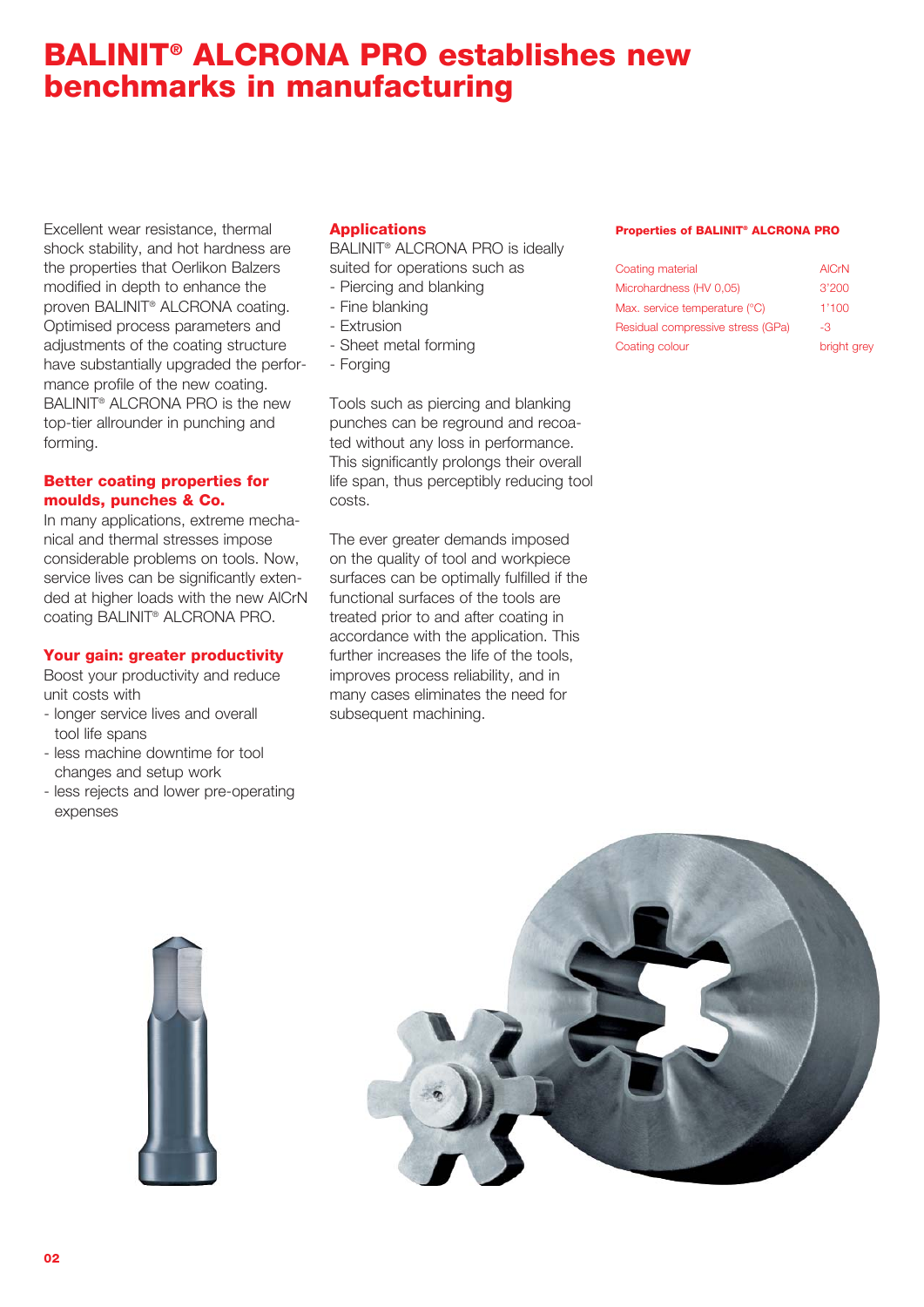## Precisely shaped with BALINIT® ALCRONA PRO



#### Fine blanking **Sizing**



Working depth 150 mm

Ø 15.5 mm Workpiece: DIN 1.1121 (~ AISI 1010) Source: Tube manufacturer

Tool: HSS mandrel Tool data: Length 270 mm

| Tool:      | Fine blanking punch P15      |  |
|------------|------------------------------|--|
|            | (S390PM)                     |  |
| Tool data: | 74.5 x 40.8 x 18 mm          |  |
| Workpiece: | DIN 1.7131 (~ AISI 5115),    |  |
|            | 500 N/mm <sup>2</sup> , 6 mm |  |
| Source:    | Automotive supplier          |  |

### Forging **Peeling**



|  | ۰. | . .<br>۰. |  |  |  |
|--|----|-----------|--|--|--|
|  |    |           |  |  |  |
|  |    |           |  |  |  |
|  |    |           |  |  |  |



| Tool:      |
|------------|
| Tool data: |
| Workpiece: |
| Source:    |

| Tool:      | Forging tool, HSS        |
|------------|--------------------------|
| Tool data: | Ø 75 mm                  |
| Workpiece: | DIN 1.7131 (~ AISI 5115) |
| Source:    | Automotive supplier      |

| Tool:      |  |
|------------|--|
| Tool data: |  |
| Workpiece: |  |
|            |  |

Peeling die, HSS  $\varnothing$  125 mm DIN 1.0406 (~ AISI 1025), 4.5 mm thick Source: Automotive supplier